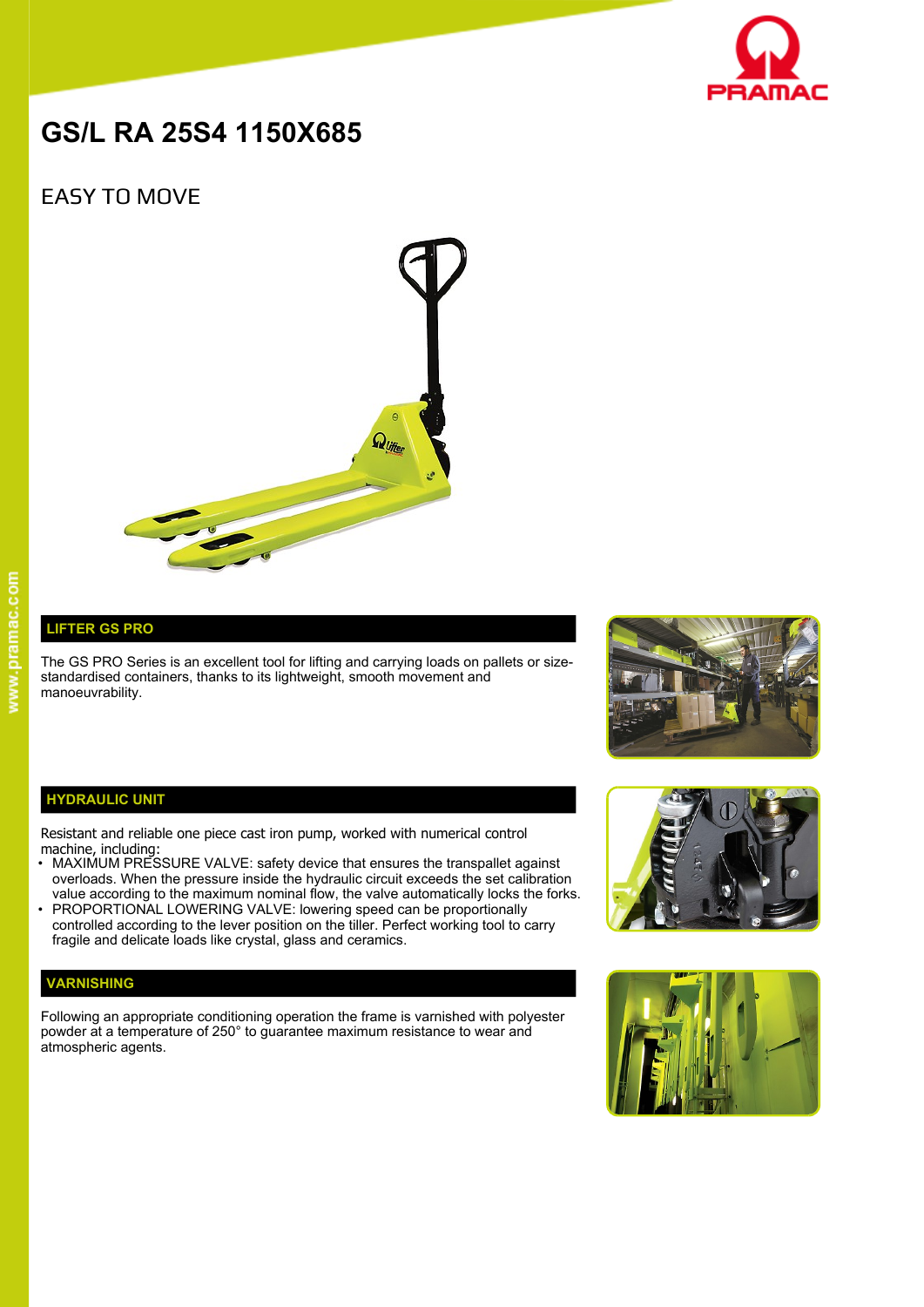|   |    | LIFTER     |
|---|----|------------|
|   |    | Manual     |
|   |    | Pedestrian |
| Q | Кg | 2500       |
| c | mm | 600        |
| x | mm | 932        |
| ν | mm | 1192       |
|   |    |            |

| <b>Weights</b>               |    |      |
|------------------------------|----|------|
| 2.1 Service weight           | Кg | 68   |
| 2.2 Axle load, laden rear    | Κg | 1797 |
| 2.2 Axle load, laden front   | Kg | 771  |
| 2.3 Axle load, unladen rear  | Κq | 22   |
| 2.3 Axle load, unladen front | Κq | 46   |

| <b>Tyres/Chassis</b>                         |     |    |                          |
|----------------------------------------------|-----|----|--------------------------|
| 3.1 Tyres: front wheels                      |     |    | POLY.I./<br><b>NYLON</b> |
| 3.1 Tyres: rear wheels                       |     |    | <b>NYLON</b>             |
| 3.2 Tyre size: Steering wheels - Diameter    |     | mm | 200                      |
| 3.2 Tyre size: Steering wheels - Width       |     | mm | 55                       |
| 3.3 Tyre size: Load rollers - Diameter       |     | mm | 82                       |
| 3.3 Tyre size: Load rollers - Width          |     | mm | 60                       |
| 3.5 Tyre size: rear wheels - Q.ty (X=driven) |     | nr | 4                        |
| 3.5 Rear balancing axle                      |     |    | No                       |
| 3.6 Tread, front                             | b10 | mm | 155                      |
| 3.7 Tread, rear                              | b11 | mm | 535                      |
|                                              |     |    |                          |

| <b>Dimensions</b>                          |                 |    |      |
|--------------------------------------------|-----------------|----|------|
| 4.4 Lift height                            | h3              | mm | 115  |
| 4.9 Height of tiller in drive position max | h14             | mm | 1160 |
| 4.15 Height, lowered                       | h <sub>13</sub> | mm | 85   |
| 4.19 Overall lenght                        | 11              | mm | 1550 |
| 4.20 Lenght to face of forks               | 12              | mm | 400  |
| 4.21 Overall width                         | b1              | mm | 685  |
| 4.22 Fork dimensions - Thickness           | s               | mm | 55   |
| 4.22 Fork dimensions - Width               | e               | mm | 150  |
| 4.22 Fork dimensions - Lenght              |                 | mm | 1150 |
| 4.25 Distance between fork arms            | b5              | mm | 685  |
| 4.32 Ground clearance, centre of wheelbase | m2              | mm | 30   |
| 4.34 Aisle width                           | Ast             | mm | 1835 |
| 4.35 Turning radius                        | Wa              | mm | 1367 |

| <b>Performance data</b>   |         |    |
|---------------------------|---------|----|
| 5.2 Lifting speed laden   | strokes | 13 |
| 5.2 Lifting speed unladen | strokes | 12 |
|                           |         |    |